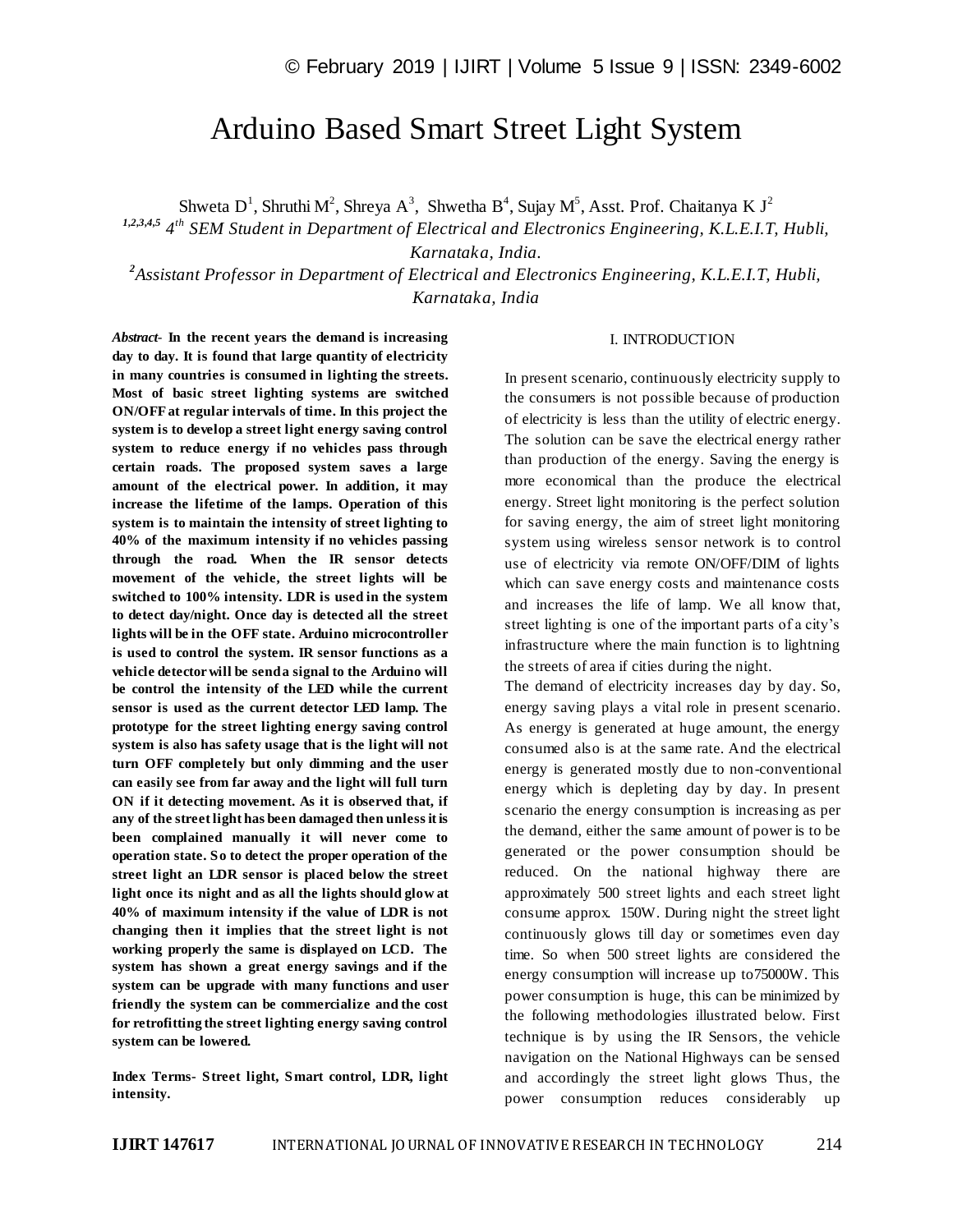to30%.and the second technique is by using LDR'S this detects the light and the light doesn't glow during the day time. This reduces power consumption by 20%. Thus, by these techniques 50% of power consumption is reduced.

## II.MOTIVATION

Smart cities and green technology are becoming one of the world agenda in preparing for a better future. The smart street lighting system is one of the technologies that support green environmental related work. The technology that evolves with the advance in wireless communication and low energy street light has become the foundation in the development of smart cities [1].

Apart from supporting works toward better future, smart city technologies allow improvement in the area of response and maintenance where failures or breakdowns within the deployment area is almost real time detectable, allowing immediate response from the respective person.

Street lighting is one of the important parts of a city's infrastructure where the main function is to illuminate the city's street during the dark hours of the day. There are several factors that should be considered for the design of road lighting systems, such as a safety night for members of the public and other road users, provide public lighting at a cost effective, reduce crime and reduce its impact on the environment.

Generally, street light is switched on for the whole night and during the day the street light is switched off but during the night time, street light are not necessary if there is no traffic user. Saving of this energy consumption is a very important factor these days as energy resources get reduced day by day. Alternatives for natural resources are very less and our next generations may face lots of problems because of lack of these natural resources [2].

The Arduino microcontroller system has some advantages such as inexpensive, easy to run the programming, simple and clear programming environment, have open source and extensible software and also have extensible hardware. This is the reason why Arduino microcontroller has been chosen as the controller for the system. Arduino microcontroller system is the device that can very

fast and capable of running thousands of lines of code each seconds [3].

# III.PROBLEM STATEMENT

It is very common to see the street light alight all night, which is a great waste of energy. The power consumption is relatively high day by day. Some streets are not fully occupied like the main city streets; sometimes they are empty for a certain period time.

Based on the problem, the observation of street lighting was done to improve the street lighting control system to make sure the street light can operate properly. By applying this system, it can reduce energy consumption and also can reduce electricity wastage. Therefore it is important to know the ways how to minimize the power consumption of the street light.

### IV.LITERATURE SURVEY

[1] In this paper, Street Light Glow on detecting vehicle movement using sensor is a system that utilizes the latest technology for sources of light as LED lamps. It is also used to control the switching of street light automatically according to the light intensity to develop flow based dynamic control statistics using infrared detection technology and maintain wireless communication among lamppost and control terminal using ZigBee Wireless protocol. It also combines various technologies: a timer, a statistics of traffic flow magnitude, photodiodes, LED, power transistors.

[2] In this paper, the system operates in the automatic mode which regulates the streetlight according to brightness and dimness algorithm and light intensity. The control can be made according to the seasonal variation. It includes a time cut-out function and an automatic control pattern for conserving more electricity. The whole project was implemented using a PIC microcontroller.

[3] In this paper, they have implemented design of traffic flow based street light control system with effective utilization of solar energy in the year 2015. They used the renewable source of energy i.e. the solar power for street lighting. They have also used 8052 series microcontroller and is developed by replacing the normal bulbs with the LEDs due to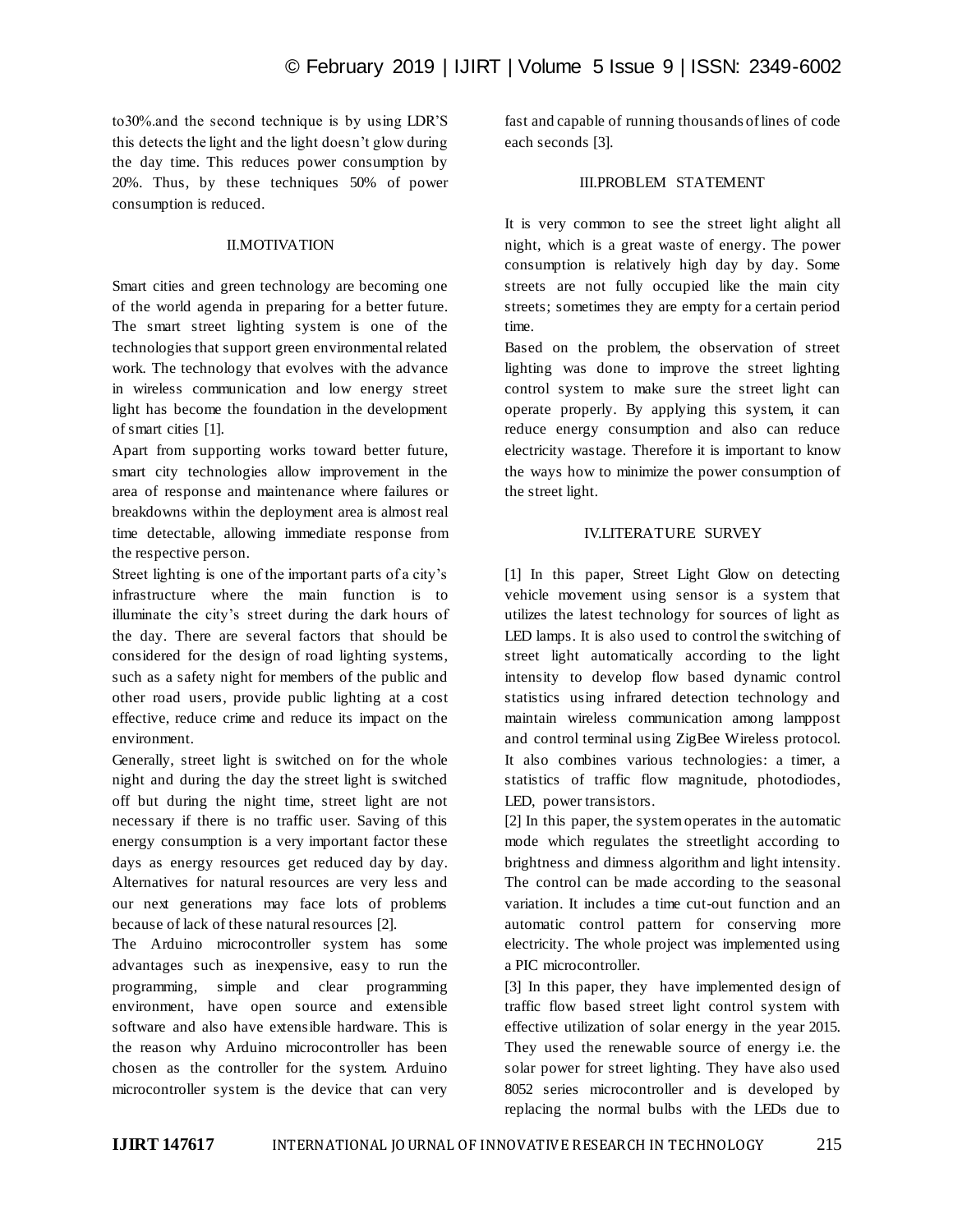which the power consumption is reduced by 3 times. Sensors are placed on either side of the road which senses the vehicle movement and sends the commands to the microcontroller to switch ON and OFF the lights. Here all the street lights remain switched off and it glows only when it senses the vehicle movement. Hence, because of the microcontroller, even when its night the lights are switched off.

#### V.OBJECTIVE

To develop an intelligent street lighting system equipped with vehicle detection sensors which provide a better solution to reduce electricity wastage.

## VI. METHODOLOGY



Fig 1 Block diagram of the proposed concept The above fig.1 represents block diagram of the project carried out . The main aim is to reduce the power consumption by the street lights, the present situation is like the street lights on the national highway will be switched ON in the evening and OFF in the morning. But the actual timing of these street lights to be switched ON is when there is absolute darkness. With this the power will be wasted to some extent. This project gives the best possible solutions for the power wastage. In our project we are using LDR, whose resistance varies according to the amount of light falling on its surface, this gives the indication whether it is day/night time. The IR sensors have been placed on both the sides of the road which are monitored by microcontroller. The IR'S will be activated only during the night times. If any obstacle that is vehicle or a person crosses IR automatically the light gets brighter till the obstacle crosses to certain distance and then the street light gets dimmer (less brightness). So as mentioned 50% of the power consumption is reduced. In this project we use microcontroller(ATMELGA328P) and a regulated voltage supply of 5V to the Arduino.

# VII. HARDWARE IMPLEMENTATION

The hardware design of the overall system has been implemented in the same form as it was designed. The subsystems implemented are illustrated in a sequence.



Fig 2 Regulated Power Supply Circuit

As shown in the above Fig 2, The 230V AC 50 Hz supply is given to step down center tapped transformer (9-0-9) V, 500mA. Here the voltage is stepped down from 230V to (9-0-9) V then by using two diode full wave rectification circuit the voltage is rectified and converted into pulsating dc that is fed to capacitive filter to remove the ripple content from the voltage and then it is fed to 7805 regulator IC to get a regulated power supply of 5V DC, 500mA. Appropriate heat sink is included to dissipate the heat developed during the operation.

#### B. LCD Interface to Arduino



Fig. 3 Interface circuit of LCD with Arduino The fig. 3 represents circuit of LCD (20x4) interfaced with Arduino MEGA. The two potentiometer are used in order to control the contrast and brightness of the LCD. The LCD is used to display alphanumeric character. Four bit of data transmission is used to interface between the Arduino and LCD. Only write operation is used by sending a low signal to read/write terminal of the LCD.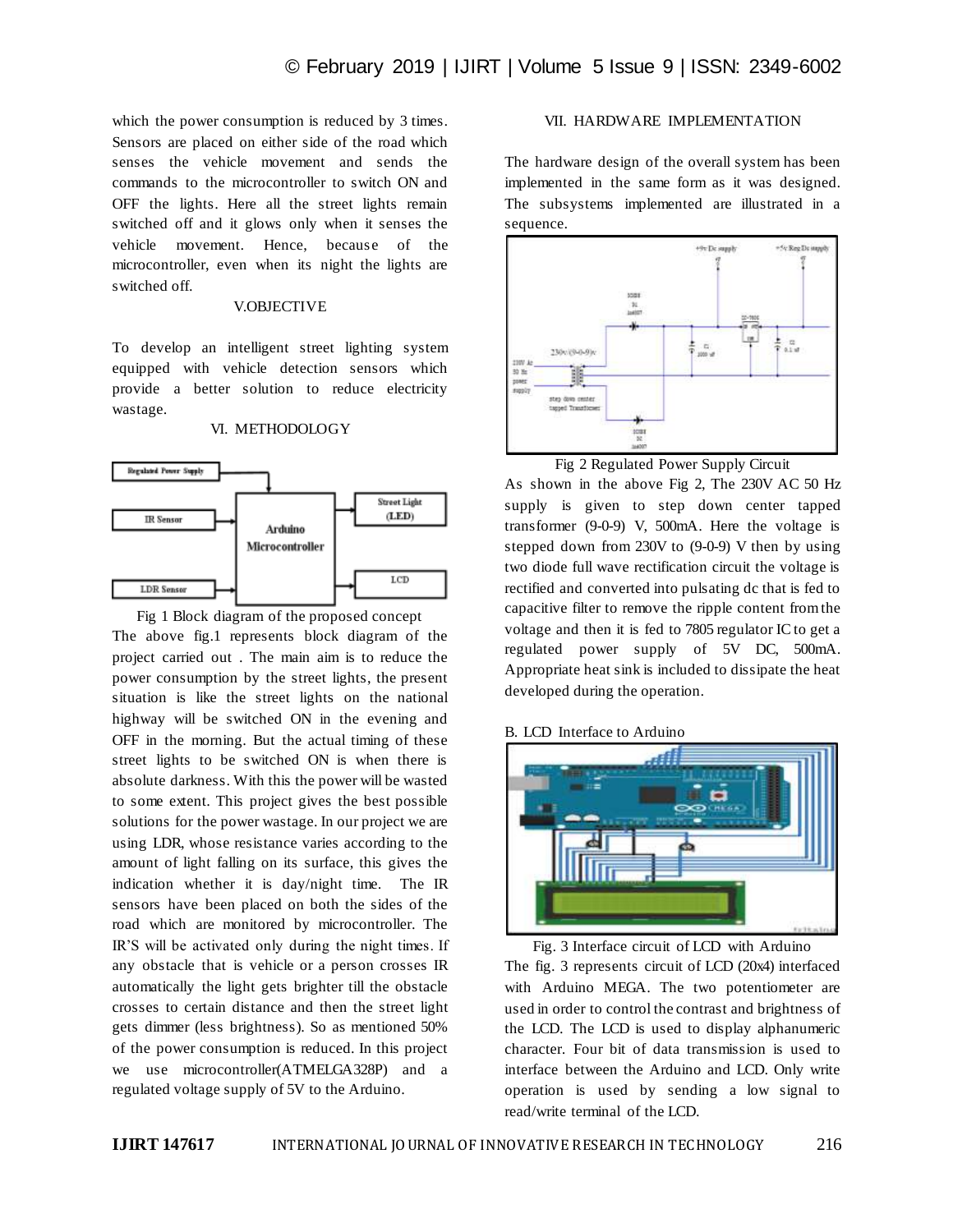## C. Implemented Circuit



#### Fig. 4 Implemented circuit

The aim of the project is to design a street light control system which automatically turns ON or OFF the street lights by detecting the movement of vehicles and depending on the intensity of sunlight. In dark, resistance of LDR is high. So the voltage drop across the LDR is also high. The IR sensor is placed directly in line of sight with IR receiver, so that the IR sensor receiver continuously receives the infrared rays. Once the receiver receives the infrared rays the microcontroller will ON or OFF depending on the instruction dumped in the program.

In dark, when a car or any other vehicle blocks any of the IR sensor, the microcontroller will immediately increase the intensity of the first LED.As the vehicle moves forward and blocks the second IR sensor, the corresponding next LED's will be turned ON and the first LED of the previous set is turned OFF. The process continues this way for all sensors and LED's .As the resistance value is maximum in the midnights, the controller checks peak time during which there is no traffic and switch OFF the lights.

#### D. Experimental Setup

The following depicts the experimental setup of the proposed concept.



Fig. 5 Experimental setup



Fig. 6 Experimental setup in operating state

VIII. SOFTWARE IMPLEMENTATION



IX. RESULTS

The following tabulated data represents results of activation of street lights.

|  |  |  |  | Table 1 Result of implemented system |  |  |
|--|--|--|--|--------------------------------------|--|--|
|--|--|--|--|--------------------------------------|--|--|

| $SI.No.$   LDR 1 | LDR <sub>2</sub>  | Street Light State |
|------------------|-------------------|--------------------|
| 1. Low light     | Low light         | ON                 |
| Low light        | Dense light   OFF |                    |